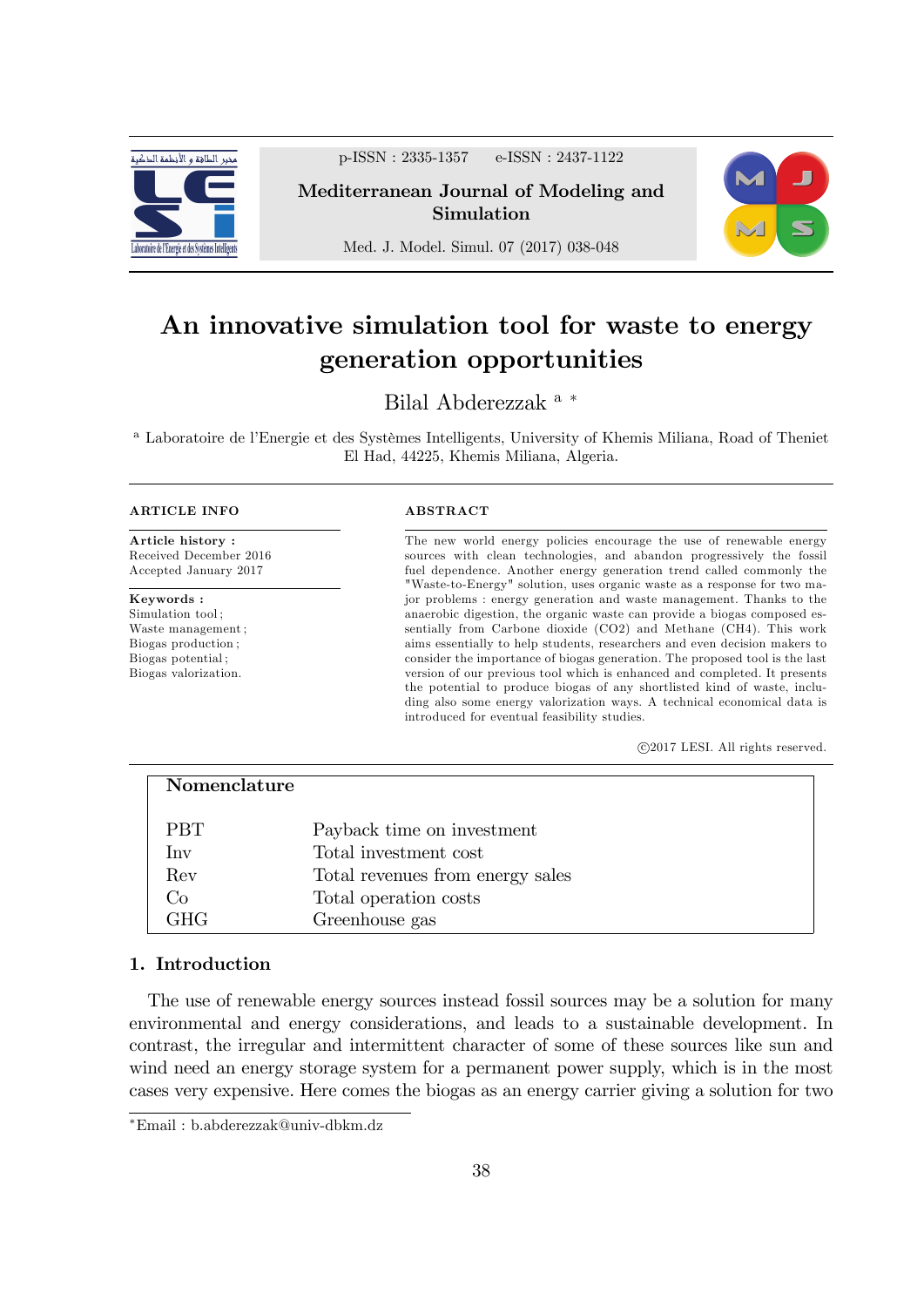major problems : waste management and energy production.

## 1.1. State of the art

Several research works regarding the biogas production potential enhancement can be found for different sources of wastes.

Recently, Negri et al. [1] have evaluated the degradation efficiency and the biogas and digestate production during anaerobic digestion of the cereal silages. In the work of Markou [2], a biogas production from poultry litter after lowering its nitrogen content has been improved. Gerber and Schneider [3] studied the Density of biogas digestate under different temperatures and compositions using a pycnometer and a significant feedback has been recorded. Another works regarding the biogas production and use and the life cycle assessment was discussed respectively by Bluemling et al. [4] and recently by Wang et al. [5].

Raha et al. [6] studied the implementation of decentralized biogas plants in some region of India, a good contribution was found on the impact and effectiveness of the National Biogas and Manure Management Program.

Many recent works were also found regarding government policies toward biogas which can really be considered as an energy carrier, (Ferreira et al. [7], Adams et al. [8], Wang C et al. [9]).

Some other impact's study was found in literature as well as the work of Bartoli et al. [10], which deal with the impact of different energy policies regarding biogas production from maize silage in the region of Lombardy. A good ' $On - Farm$ ' energy production case was also found in the recent work of Schaffer et al. [11]

Many other recent works exist regarding the same thematic, (Jiangli et al. [12], Sheets et al. [13], Wu et al. [14], Li – Jie Wu et al. [15], Battista et al., [16], Passos et al., [17]) which deals with a "waste to energy" solutions.

This research work is the flagship and the sweet fruit of real data collected from several scientific contributions. The author started from the basic idea that there is a few research works regarding the generation of significant data in the form of decision  $-$  making tool, which can be used to convince scientists or local decision makers, to engage public funds on building biogas plants and hence to predict the best way of energy valorization regardful to the payback time factor.

## 1.2. Importance of waste management

Wastes can be generated from three main categories : from agricultural field, from industrial effluent and communities wastes including households' garbage. It can be produced every day as a result of our daily needs, animal dejections and industrial processes. The idea to go with, is the fact to leave wastes in the nature which may cause very complicated health problems, in addition to the bad odors around the garbage deposit sites, while it can be considered as a renewable energy source for biogas production. With the condition that we must collect our daily wastes for the biogas production, we can then resolve another problem which is the waste management. This operation is a real waste to energy solution.

The advantage of processing waste produced under anaerobic condition, (as well as domestic garbage landfills, manure and raw sewage), compared with aerobic one; is the larger decrease in waste's volume. For this reason, the industry nowadays prefers anaerobic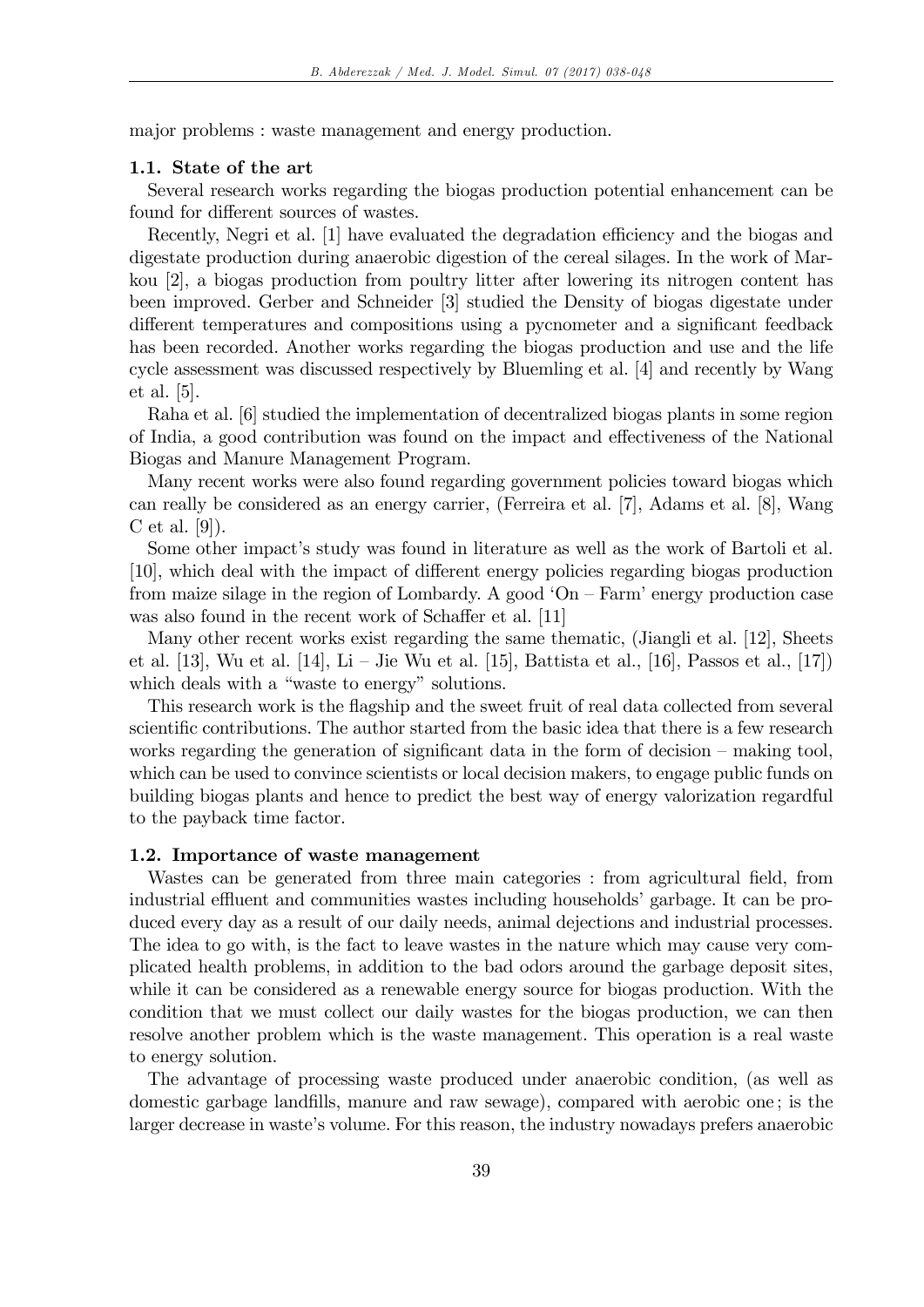fermentation to process waste streams. Furthermore, the fermentation operation leads to the production of digestate which can be used as a fertilizer with a good economic gain.

#### 2. From waste to a useful energy : Toward a sustainable energy carrier

#### 2.1. Biogas production

The biogas production follows a series of biological reactions in an anaerobic tank. In fact, in the absence of oxygen (anaerobic digestion or fermentation) and protected from light, the organic matter of the waste is partially degraded by the combined action of several types of micro-organisms. This biomass fermentation takes several days to form depending on the temperature of the tank. We obtain then a raw biogas containing Carbon Dioxide  $CO_2$ , Nitrogen N<sub>2</sub>, Hydrogen H<sub>2</sub>, Oxygen O<sub>2</sub>, Water vapor H<sub>2</sub>O, hydroxide sulfur  $H_2S$  and the major energy recoverable portion Methane  $CH_4$  which is very harmful to the environment, about 22 times more harmful than  $CO<sub>2</sub>$ , both of them are considered as a greenhouse gases (GHG). In nature, the fermentation process occurs in places where biological material is fermented in an oxygen deprived environment such as swamps.

#### 2.2. Biogas potential

Biogas potential and composition depends strongly on the source of wastes (raw matter, organic matter and dry matter), fermentation mode (dry or wet) and the tank temperature (mesophilic, psychrophilic or thermophilic). Table 1 shows the composition of biogas from various sources.

| Biogas sources       | $CH_4(\%)$   | $CO_{2}$ (%)        | $H_2S(\%)$   | $\mathrm{Si} \; (\mathrm{mg}/\mathrm{Nm^3})$ |
|----------------------|--------------|---------------------|--------------|----------------------------------------------|
| Garbage              | 55 to 60     | $40$ to $45$        | $0$ to $0.5$ | $0$ to $50$                                  |
| Urban sewage sludge  | $60$ to $65$ | $35$ to $40$        | $0$ to $1$   | $0$ to $20$                                  |
| Industrial effluents | 55 to 75     | 25 to 45            | $0$ to $1$   |                                              |
| $Agro - food$ wastes | 60 to 70     | $30 \text{ to } 40$ | $0$ to $0.5$ | $\Omega$                                     |
| Agricultural waste   | $50$ to $55$ | $45$ to $50$        | $0$ to 1     | $\Omega$                                     |
| Landfills gas        | $40$ to $50$ | $25$ to $40$        | $0$ to $0.5$ | $0$ to $50$                                  |

**Table**  $1$  – Biogas composition from various sources.

It can be observed that biogas from a garbage landfill also contains some nitrogen  $(N_2)$ and Silicium (Si). The methane part  $(CH<sub>4</sub>)$  combusts very cleanly with hardly any soot particles or other pollutants, making it a clean fuel, [18]. However, carbon dioxide  $(CO_2)$ , which is the non-combustible part, lowers the calorific value of the biogas. If it contain  $55\%$  of CH<sub>4</sub>, it has a calorific value of 21.5 MJ/Nm<sup>3</sup> while pure CH<sub>4</sub> has a calorific value of 35.8  $MJ/Nm<sup>3</sup>$ , this is the reason to remove  $CO<sub>2</sub>$  from raw biogas, and we can then call it the enriched biogas i.e. biomethane, (with high  $CH_4$  content); Table 2 presents a data adaptation of the daily biogas production potential starting from the daily animal dejections [19].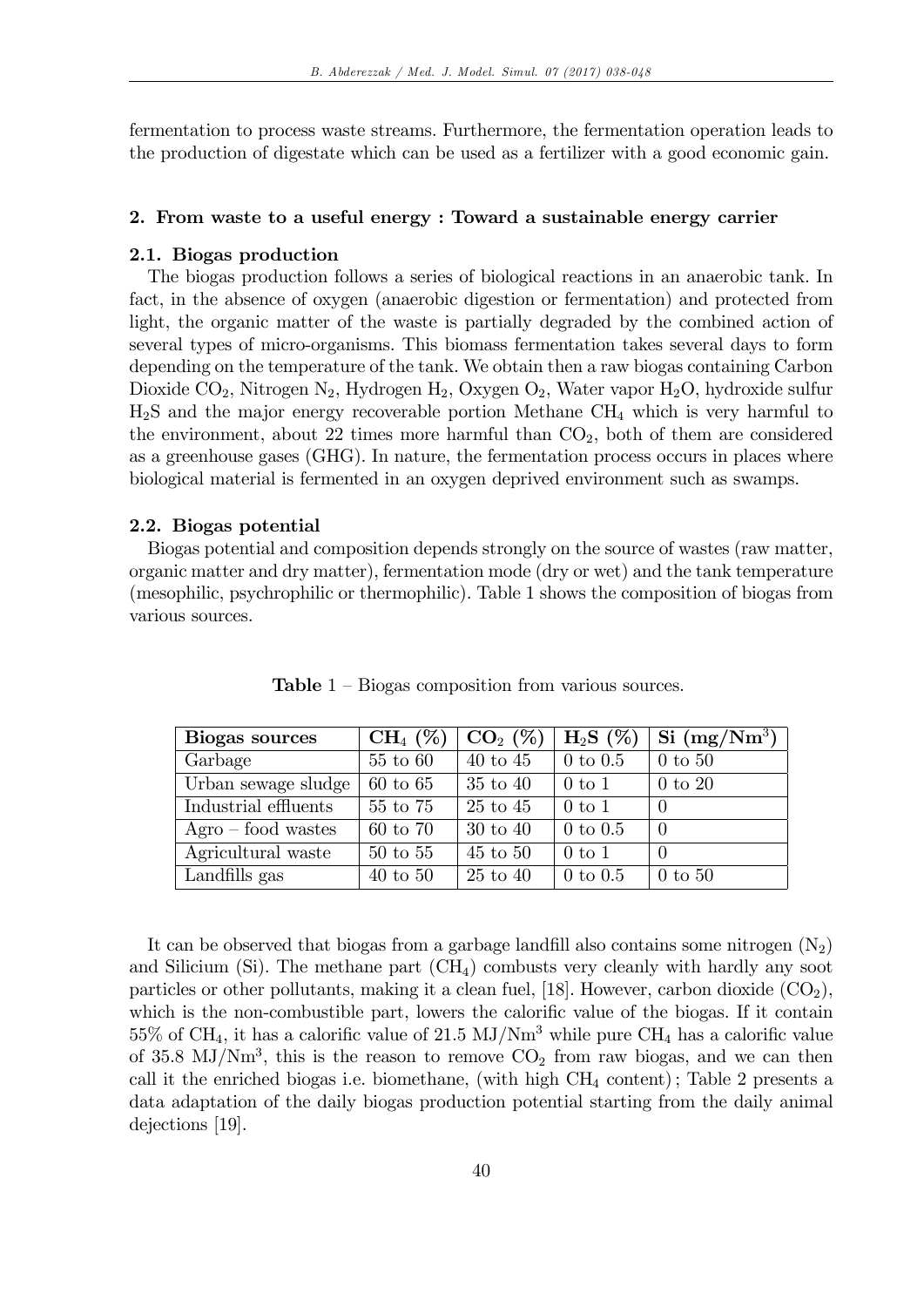| Animal        | Waste   Dry                |            | Organic    | <b>Biogas</b>                  | <b>Biogas</b>     |
|---------------|----------------------------|------------|------------|--------------------------------|-------------------|
| species       | $/\mathrm{day}$            | matter/raw | matter/dry | $\rm (CH_4=55\%)$              | $\rm (CH_4=55\%)$ |
|               | /head                      | matter     | matter     | $\mathrm{m}^3/\mathrm{ton}$ of | $m^3/day/head$    |
|               | $\left[\mathrm{kg}\right]$ | %          | %          | waste                          |                   |
| Cattle        | 12                         | 23         | 55         | 35                             | 0.42              |
| <b>Sheep</b>  | 0.5                        | 29         | 45         | 26                             | 0,013             |
| Caprine       | 0,3                        | 40         | 40         | 32                             | 0,0096            |
| <b>Horses</b> | $\overline{2}$             | 28         | 45         | 26                             | 0,052             |
| Chickens      | 0,1                        | 58         | 73         | 113                            | 0,011             |

**Table**  $2$  – Production of organic matter from animal wastes.

The animal heads number to produce a cubic normal meter  $(1 \text{ Nm}^3)$  of raw biogas with  $55\%$  of CH<sub>4</sub> content and 1 Nm<sup>3</sup> of biomethane with  $98\%$  of CH<sub>4</sub> content are presented in Table 3.

| Animal        | <b>Biogas</b>   | <b>Biomethane</b> |
|---------------|-----------------|-------------------|
| species       | $(CH_4 = 55\%)$ | $\rm (CH_4=98\%)$ |
|               | Heads           | Heads             |
| Cattle        | 3               | 5                 |
| <b>Sheep</b>  | 77              | 143               |
| Caprine       | 105             | 200               |
| <b>Horses</b> | 20              | 36                |
| Chickens      | 10              | 17                |

**Table**  $3$  – Heads quantity to produce 1 Nm3 of Biogas.

## 2.3. Biogas utilization

Biogas as an energy carrier offer many benefits. Due to its high energy balance which consists on the presence of methane, it can be preferable than many other fossil fuels, e.g. 1 Nm<sup>3</sup> of methane can replace 2,1 kg of wood, 1 l of oil, 1,15 l of petrol or even 1,3 kg of coal.

Besides these energetic profits, we can also have some environmental advantages, like the destruction of many pathogens which unfortunately cannot be treated in landfills. By introducing waste to the anaerobic digesters, we engage ourselves to protect the water occupation surfaces and the groundwater area. Many applications for biogas can be found, i.e. production of heat, electricity, combined heat and power "CHP", automotive fuel and the injection into the urban natural gas network. The summary of the raw biogas produced by an anaerobic digester using animal manure, and the valorization possibilities are presented in Fig. 1.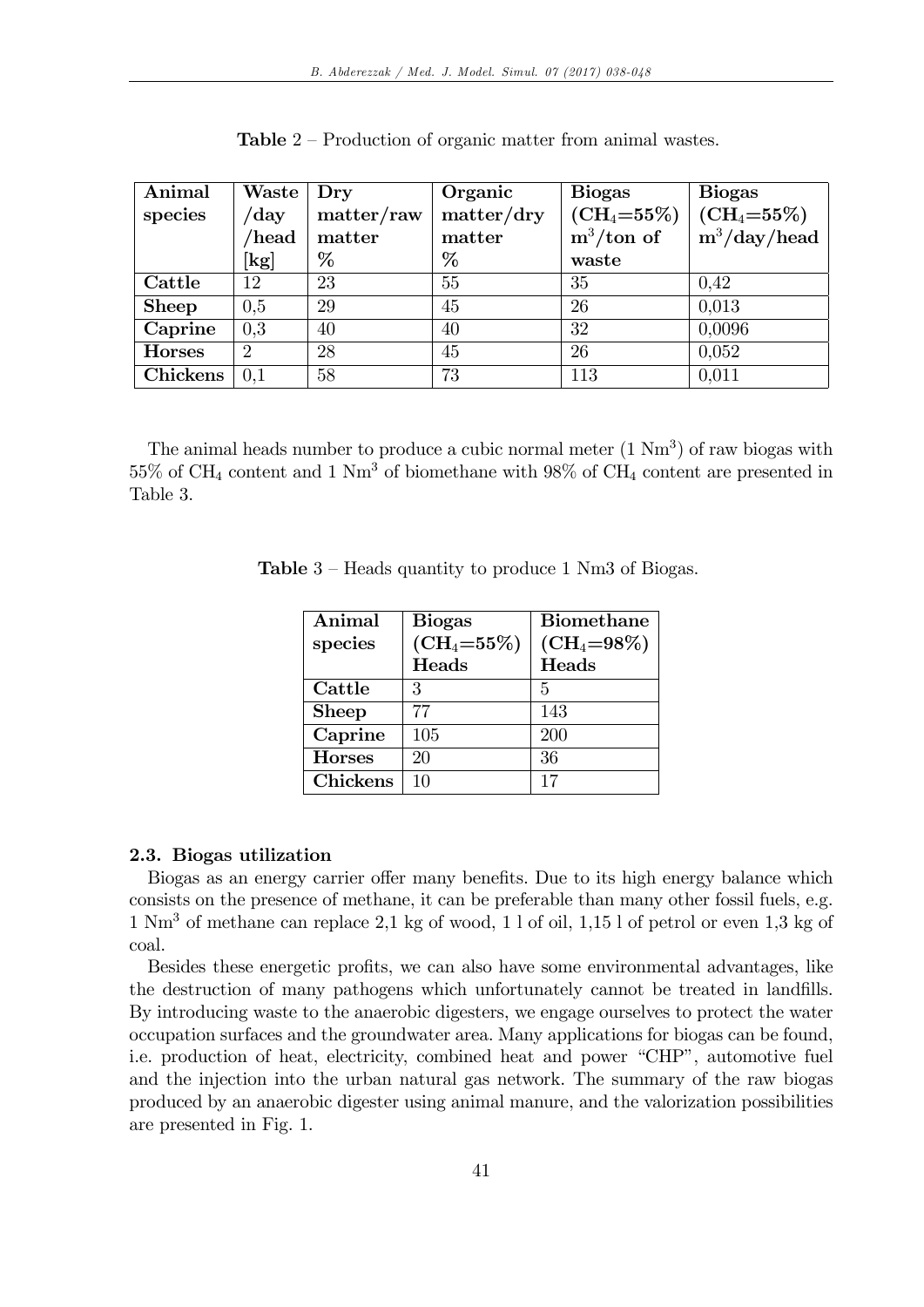

Fig.  $1 -$  Summary of biogas production and Applications.



Fig.  $2$  – The tool calculation levels and key steps.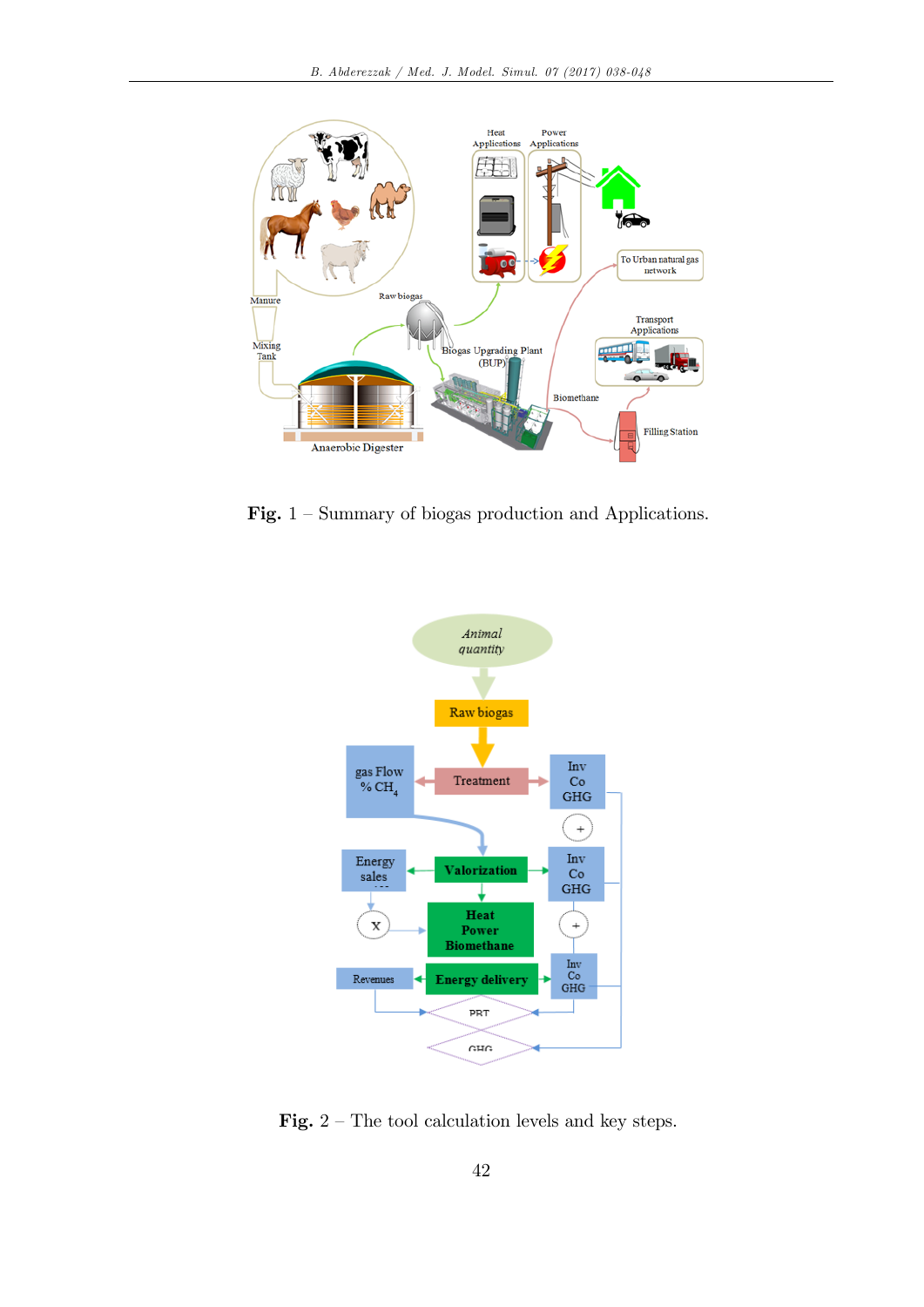#### 3. Data generalization and analysis

## 3.1. The innovative decision support tool description

It's a very rich tool and so easy to use, the integrated scenarios (valorization ways) are compared based on economic, energetic and environmental criteria. It is an Excel-based spreadsheet and database program that calculates the pay back times on investment and  $CO<sub>2</sub>$  avoided emissions starting from any waste and dejections quantities. The tool provides extensive technical and economic information about integrated processes, from the incoming raw biogas to the final use of the energy. The investment, operation, and maintenance costs are estimated for each unit necessary for the process. The tool calculation levels and key steps are illustrated in Fig.2.

The first interface called "Filling Form" of the second version of this tool is presented in Fig. 3.



**Fig.**  $3$  – The innovative tool filling form.

## The innovative tool data generalization

The best way for biogas valorization depends on many factors such as the origin of waste, the investment and running costs of the future utilization, the animal investment of the farmer and the energy delivery distance. A good review on this issue was discussed in the previous work of the author, [18]. Fig. 4 Summarizes the payback time of the proposed valorization ways of any given raw biogas volume.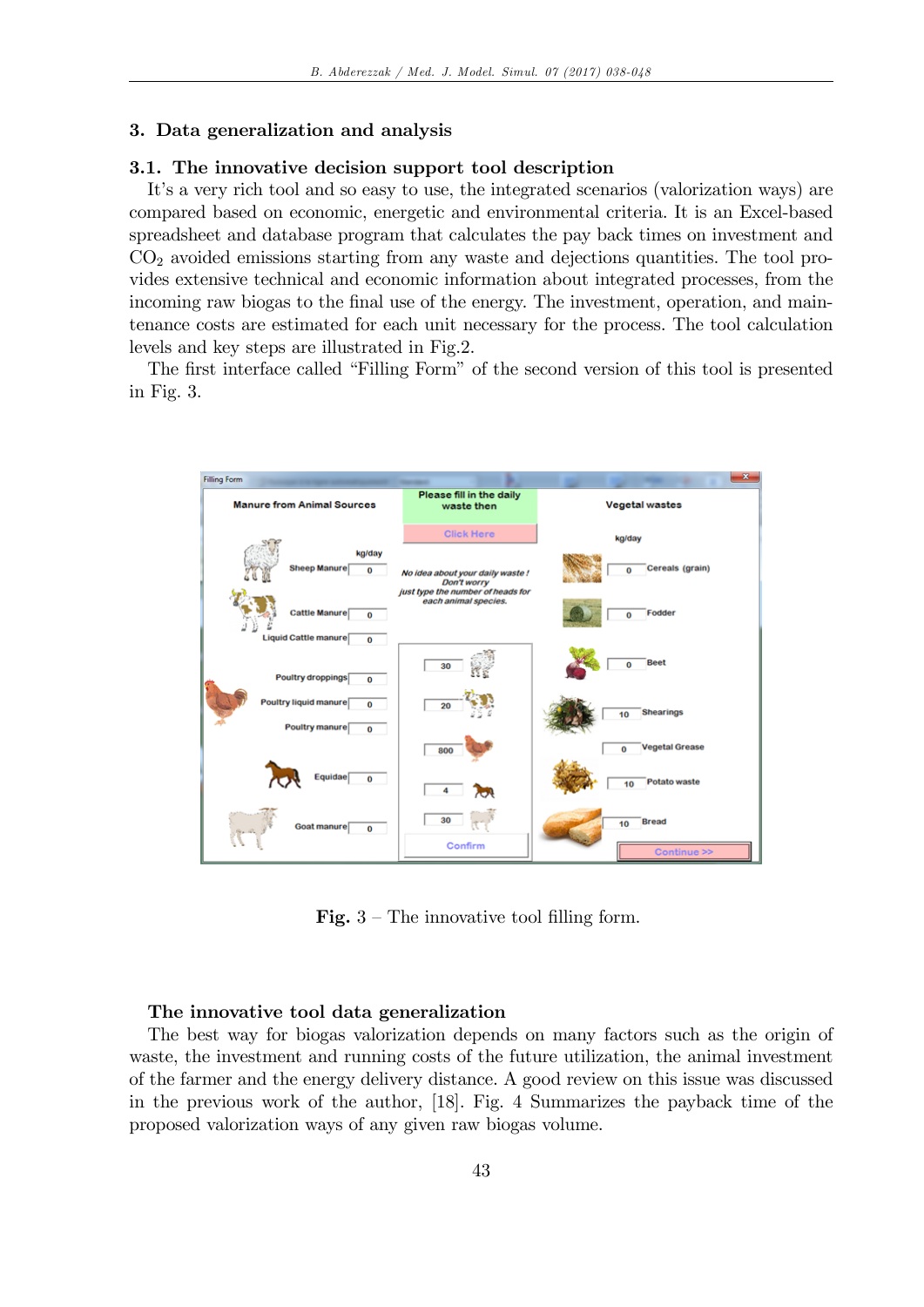

**Fig.**  $4$  – The payback time for the proposed valorization ways.

The innovative tool data analysis

As an example, the heat valorization way needs up to 140000 Caprine heads to get a reasonable payback time (PBT) of 5 years, compared to 12000 chicken heads and about 3200 cattle heads, see Table 4.

Table  $4 -$ Animal heads estimation for biogas production following the Heat valorization Way.

|               |           | <b>Heat Valorization Payback time</b> |         |         |  |
|---------------|-----------|---------------------------------------|---------|---------|--|
|               |           | 3 years                               | 5 years | 7 years |  |
| Raw           | $m^3/h$   | 80                                    | 55      | 45      |  |
| <b>Biogas</b> | $m^3/day$ | 1920                                  | 1320    | 1080    |  |
| Cattle        |           | 4571                                  | 3143    | 2571    |  |
| <b>Sheep</b>  |           | 147692                                | 101538  | 83077   |  |
| Caprine       |           | 200000                                | 137500  | 112500  |  |
| Horse         |           | 36923                                 | 25385   | 20769   |  |
| Chicken       |           | 17455                                 | 12000   | 9818    |  |

The animal investment cost is depending on the animal species, Table 5 presents the local prices of the given animals at early age in Algerian Dinar [DZD].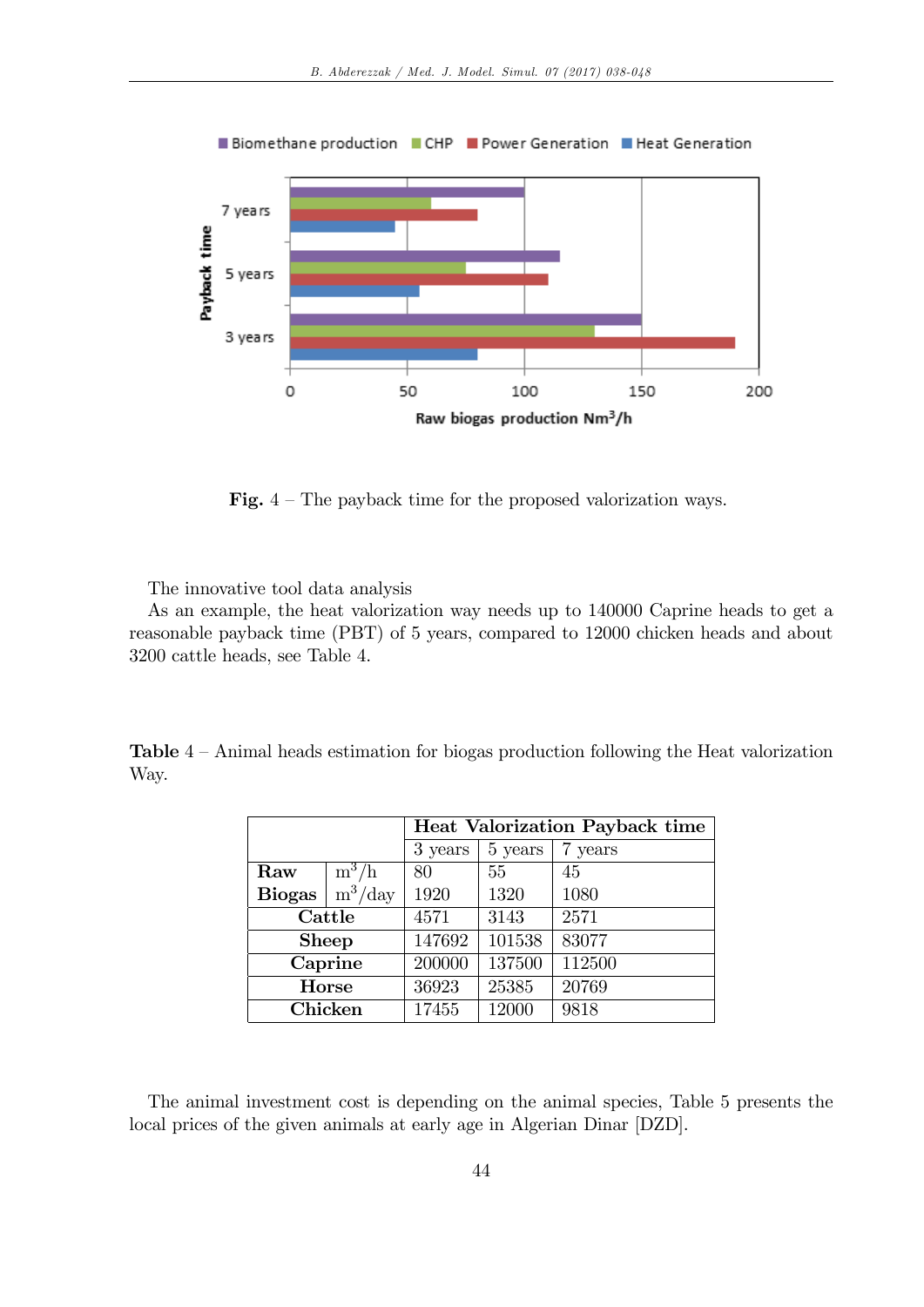|              | Animal Price [DZD] |
|--------------|--------------------|
| Cattle       | 120 000            |
| <b>Sheep</b> | 25000              |
| Caprine      | 20000              |
| <b>Horse</b> | 150 000            |
| Chicken      | 200                |

**Table**  $5$  – The local prices of the given animals at early age in Algerian Dinar [DZD].

From the information of this table, the innovative biogas tool generates the data represented in Fig. 5, It concerns animal investment costs.



Fig.  $5$  – The Animal Investment Costs.

It is clear that the lowest investment cost is dedicated to chicken even if we can have much biogas from cattle manure, but we prefer already the biogas production from chicken manure. Nowadays, chicken farms are well equipped, and there are fewer hazards than before. The reproduction period is more quick and effective than the other animal species, and the manure collect action is simple. A detailed data for chicken investment for each payback time is given in Fig.6.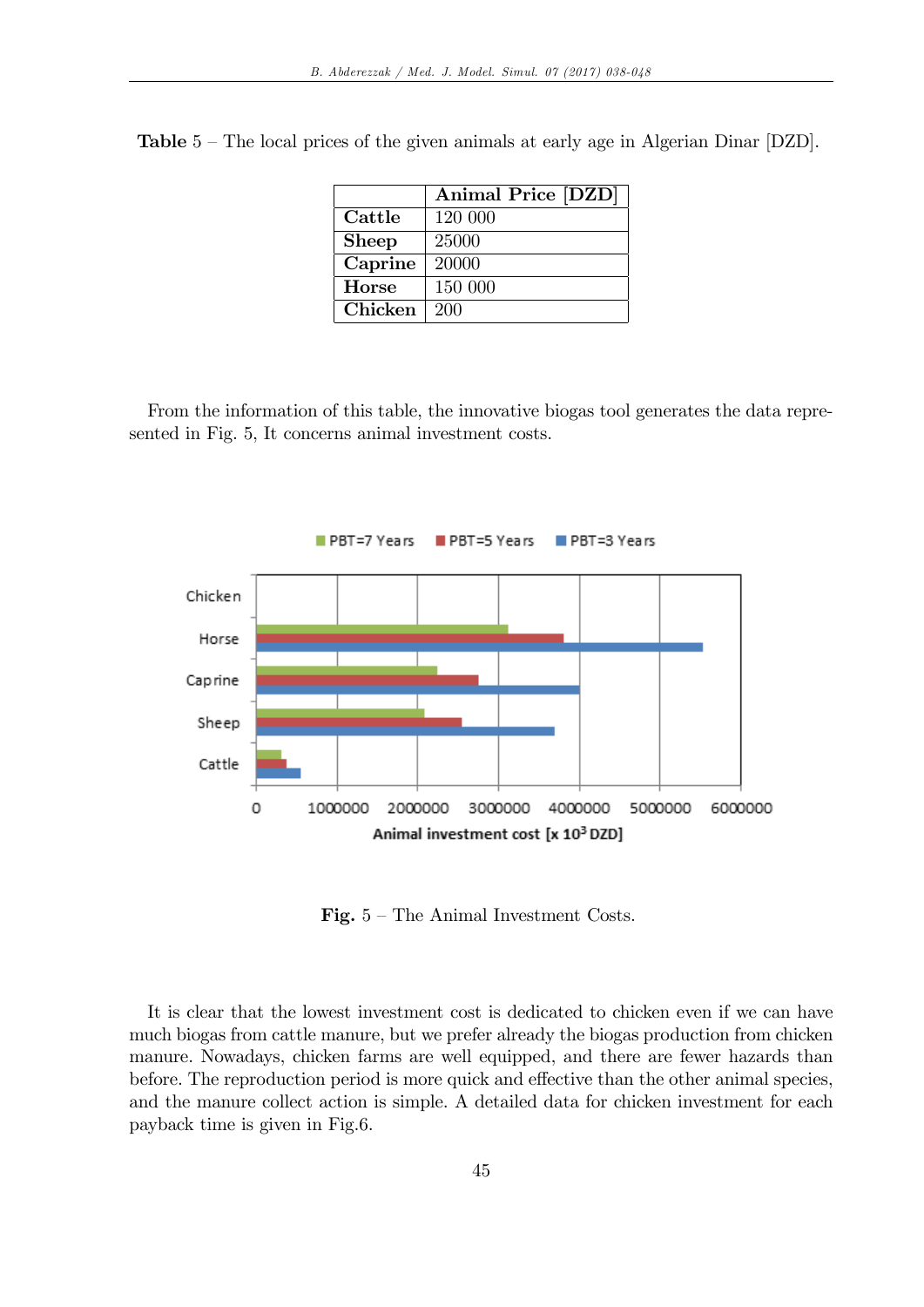

Fig.  $6$  – The Biogas valorization Payback times from chicken manure.

## 4. Conclusions

Biogas production is a great solution for two problems, energy generation and waste management. A significant data on biogas valorization ways is illustrated in this work.

The completion and improvement of the innovative decision support tool, called previously BUDS tool, by real and actualized data ; leads to this second enhanced version.

Thanks to this tool, more accurate data is obtained and should be used to convince Algerian decision makers on funding biogas plants. This action can also lead to the development and creation of several jobs, regardful to the potential need of qualified persons in the biogas plants and non qualified persons for the daily waste collect.

The chicken manure choice for biogas production seems to be the best one regarding the investment cost.

#### REFERENCES

- [1] M. Negri, J. Bacenetti, M. Fiala, S. Bocchi, Evaluation of anaerobic degradation,biogas and digestate production of cereal silages using nylon-bags, Bioresour. Technol. 209  $(2016)$  pp  $40-49$ .
- [2] G.Markou, Improved anaerobic digestion performance and biogas production from poultry litter after lowering its nitrogen content, Bioresour. Technol. 196 (2015) pp 726–730.
- [3] M. Gerber, N. Schneider, Density of biogas digestate depending on temperature and composition, Bioresour. Technol.  $192$  (2015) pp 172–176.
- [4] B. Bluemling, A.P.J. Mol, Q. Tu, The social organization of agricultural biogas production and use, Energy Policy.  $63$  (2013) pp 10–17.
- [5] Q.L. Wang, W. Li, W. Gao, S. J. Li, Life cycle assessment on biogas production from straw and its sensitivity analysis, Bioresour. Technol. 201 (2016) pp  $208 - 214$ .